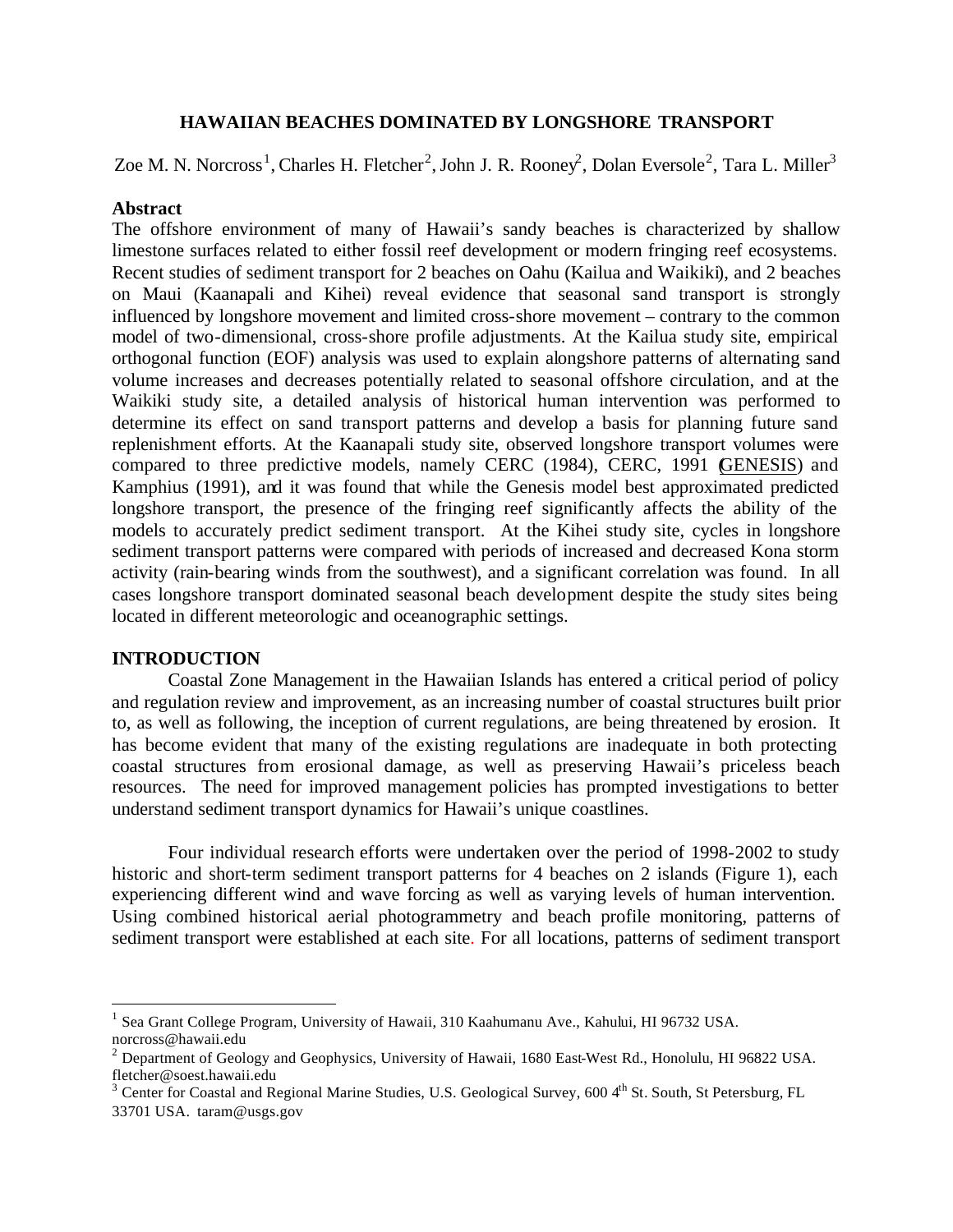were clearly longshore-dominated, with limited cross-shore transport evident at some locations where sand-filled paleostream channels cut through the fringing reef.



Figure 1. Sediment transport patterns were studied at 4 locations of varied exposure in the Hawaiian islands: 2 locations on Oahu and 2 locations on Maui.

# **STUDY SITES**

Kailua Bay is located on the northeast coast of Oahu, and is exposed to northeast trade winds that average 10-20 knots for 90% of the summer season (April-September) and 50-80% of the winter season (October-March) (Harney, 2000). Kailua beach is approximately 4 km in length, 20 to 40 m in subaerial with, with a beach face slope that ranges between 0.09 and 0.13. The Kailua nearshore often consists of a sand substrate in the form of a shallow terrace punctuated with short, shore-parallel troughs and rip channels. Seaward of the terrace, the sand profile drops off relatively quickly, terminating at the surface of a broad fringing reef crest. The reef is bisected by a sand-filled paleostream channel 200-300 m wide.

Waikiki beach is located on the southeast coast of Oahu, and is relatively sheltered from trade wind energy. In the summer, Waikiki is exposed to long period swells generated in the southern hemisphere, and in the winter, short period, locally-generated Kona storm waves impact this coast. The shoreline of Waikiki is 3.2 km in length, but supports only 2.6 km of beach ranging from approximately 6 to 48 m in width. Physical structures established during past engineering projects create morphologically distinct cells. Seven study cells were established based on the locations of these structures, and are numbered 1 through 7 from South to North. The Waikiki nearshore is characterized by a fringing fossil reef that extends offshore about 1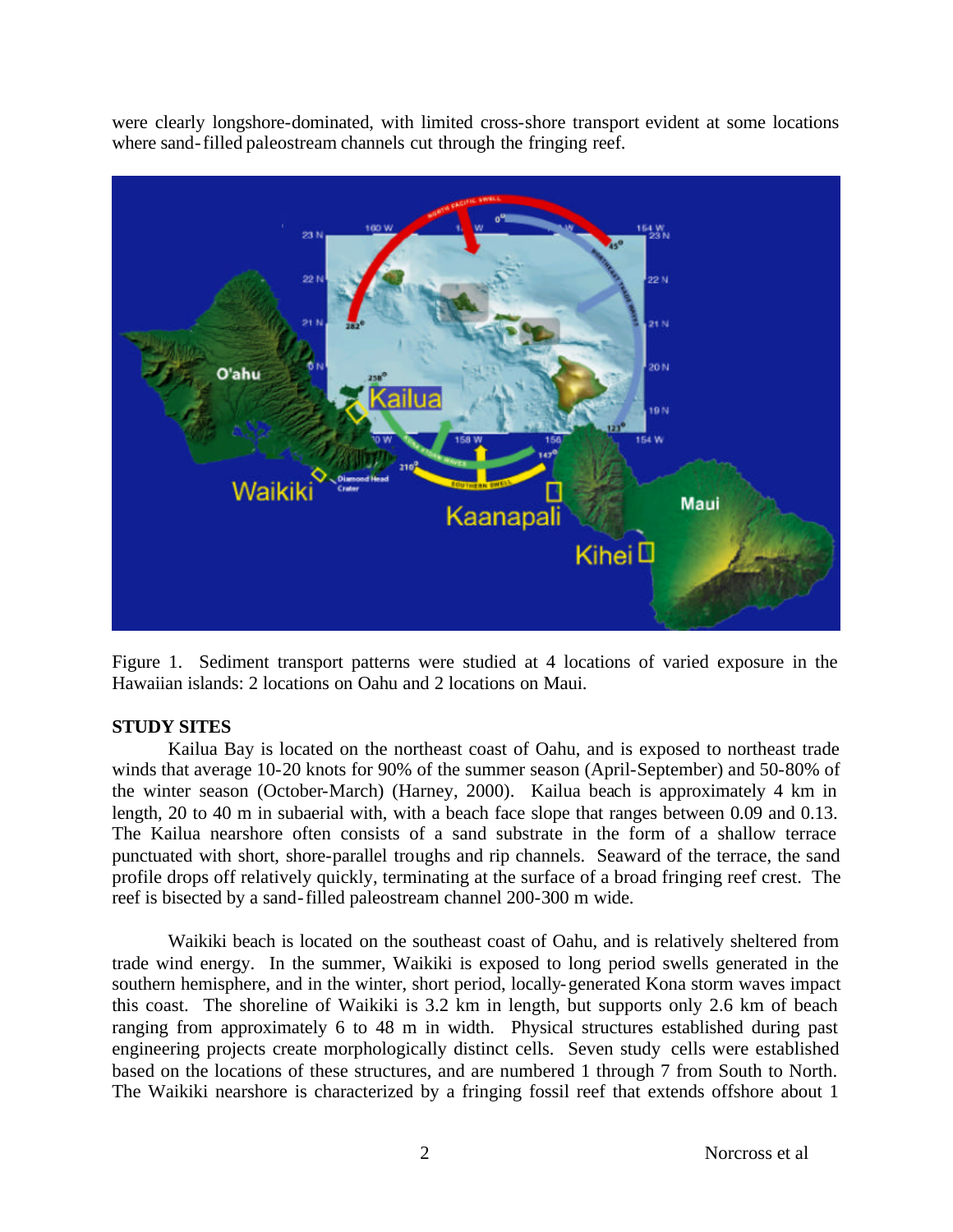mile (Gerritsen, 1978). The reef is intersected by several paleostream channels and has been altered by dredging activities at a few sites.

Kaanapali beach is located on the west coast of Maui, and like Waikiki, is relatively sheltered from the dominant northeast trade winds. The nearby islands of Molokai and Lanai shelter this area from most swells, except for 3 distinct windows; one each from the south, the west, and the north. The strongest influences on Kaanapali beach come from north swells in the winter, south swells in the summer, and the occasional southerly Kona storm in the winter. A shallow fringing reef dominates the northern and southern extents of the study area, with an intermittently deeper section in the central area. At approximately 500 m intervals, the fringing reef is broken by shore-normal paleostream channels. The study area consists of a 4.6 km carbonate sand beach that is bisected by a prominent basalt headland (Kekaa Point).

The Kihei study area extends along a 5 km segment of west-facing coastline on the south shore of Maui. A fringing reef 300 to 400 m wide exists alongside the entire length of the study area, at a depth of approximately 1 to 2 m. The study area is defined on the north end by Koieie fishpond, and to the south by a small rocky headland. Kihei is located in the lee of both East and West Maui, and is further sheltered from swells by the islands of Molokai, Lanai, and Kahoolawe. Trade winds wrapping around East Maui funnel through Maui's central valley, and approach the Kihei area from the northwest. Although largely protected from south swells, some wave energy penetrates through to the Kihei area between Kahoolawe and the southwest corner of Maui. Similarly to Waikiki, this study site is susceptible to Kona storm energy approaching from the southwest.

#### **METHODS**

Beach profiles at all 4 locations were used to identify short-term and seasonal fluctuations in sand volume and beach morphology. The number of profiles at each site varies from 2 at Kihei, 7 at Kailua, and 11 at Kaanapali, to 22 at Waikiki. The number of profiles at each location was determined based on the size of the littoral cells and the conjectured contribution of beach profile behavior to the determination of major sediment transport trends.

For all study sites, vertical survey-quality historical aerial photographs of 1:12,000 scale or larger, and NOAA topographic survey sheets (T-sheets), were used to establish a history of shoreline positions. The aerial photographs (with dates ranging from 1949 to 2002) were scanned, the distortions were corrected, and the photographs were then mosaicked together using software from PCI Geomatics, Inc., and following the method of Coyne et al. (1999). Mean high water lines, depicted on T-sheets, were digitized and shifted seaward a distance equal to the median distance between the MHWL and the crest of the beach step, as measured from beach profiles, to provide shoreline positions for the early 1900's (Rooney, 2000). Changes in shoreline position were measured at a spacing of 20 m along the length of each study area.

Relationships between beach volume and changes in shoreline position as determined from the beach profiles were then applied to historical changes in shoreline position to establish a history of beach volume fluctuations, taking into account volume changes resulting from advance or retreat of the coastal plain.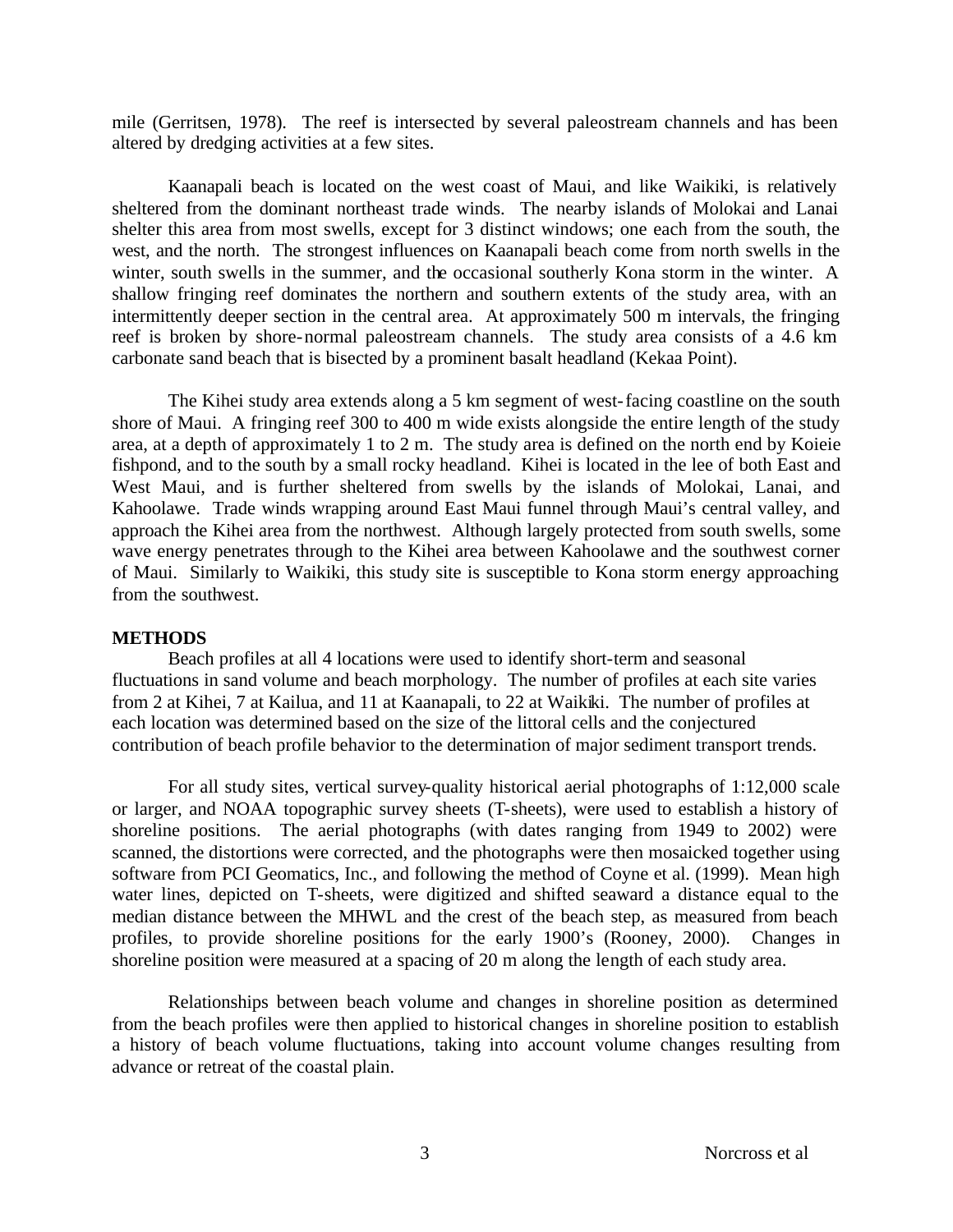At Kailua, Oahu, EOF analysis was used to quantify coherent spatial and temporal modes of variability in the beach profile data (Winant et al., 1975; Aubrey, 1979; Dick and Dalrymple, 1984; Losada et al., 1991). EOF analysis allowed us to isolate energetic patterns of variability and to examine profile changes associated with variations in sand volume.

A history of engineering events and anthropogenic events at Waikiki, Oahu was established to explain trends of sediment gain and loss, as well as the creation of artificial cells which affect sediment transport.

Observed seasonal and annual volume fluctuations at Kaanapali were compared with 3 numerical sediment transport models; CERC (1984), CERC 1991 (GENESIS), and KAMPHIUS (1991). In order to run these models, wave energy flux was specified based on offshore buoy data and coastal observations. Offshore wave data was converted to breaking wave heights for use in the models using a modified Airy-Wave theory from Komar and Gaughan (1972).

At Kihei, Maui, early results showed an unusual decadal variability in sediment transport patterns. To better understand this pattern, a record of Kona storms was compiled from several published sources, and augmented in a few cases by anecdotal reports (National Weather Service, 1959-1998; U.S. Army Corps of Engineers, 1967; Shaw, 1981; U.S. Department of Agriculture, 1905-1948). Due to shortcomings in this record, winter season precipitation records from Waianae, Oahu, were used as a less subjective measure of Kona activity. Waianae was chosen due to the nature of its geographic location, as it is isolated from orographic rainfall, thus rainfall in this area is more reflective of typical Kona events. Kona storm records and rainfall records were compared with calculated net longshore transport (NLST), as well as records of the Pacific Decadal Oscillation (PDO) - which is described as an El Nino-like climatic fluctuation with warm and cool phases that generally last 20-30 years (Mantua et al., 1997; Zhang et al., 1997) - to determine if a significant relationship exists.

## **RESULTS**

## **Beach Width, Volume and Depth of Closure**

Beach profiles at Kailua suggest that beach width and volume are controlled by the presence of the fringing reef (Figure 2). Where the reef is closer to shore and shallower (toward the ends of the bay), profile extents and volumes are considerably smaller than towards the center of the bay where the fringing reef is the deepest and farthest offshore. Cross-shore transport is evident only at profile 1, the southernmost profile, which was analyzed individually for the purpose of this study due to the presence of a small island located directly offshore of this line, which significantly affects the wave climate.

At Waikiki beach, profile widths are also found to be controlled by the depth and proximity of the fringing reef, with profiles extending farther offshore and reaching greater depths where the reef is absent or least distinct. However, the presence of groins constructed in early- to mid-1900 also influences beach widths, with greater beach widths typically occurring at the northwest ends of the cells.

Beach widths and volumes at Kaanapali are similarly determined to be restricted by the presence of the fringing reef, which reduces the total area that is available for sediment exchange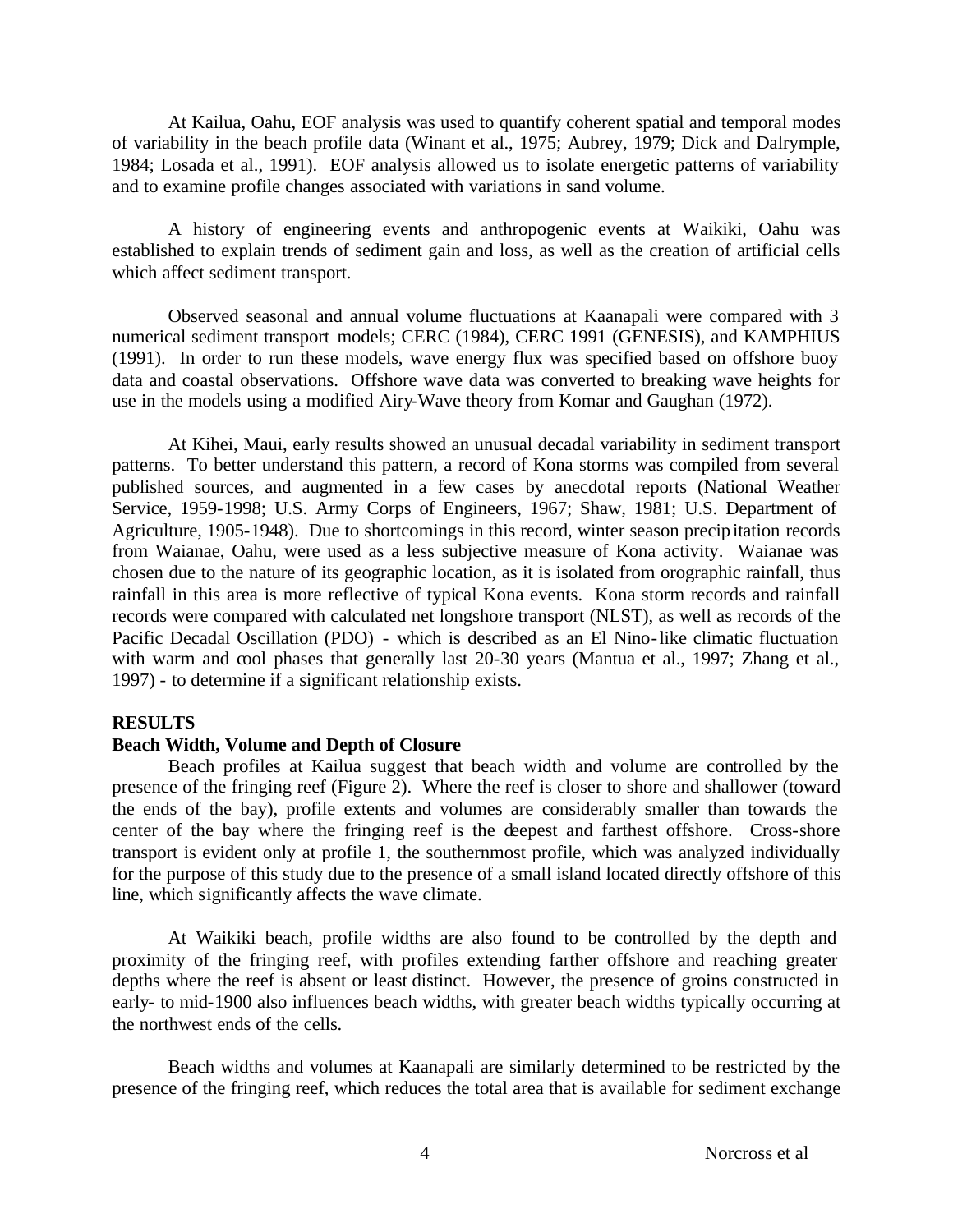and mobilization. A rocky headland at the center of the study area also contributes to seasonal sediment impoundment, influencing beach width.



Figure 2. Kailua Beach, Oahu, profiles demonstrate the variability in sand volume and depth of the fringing reef along the length of the bay.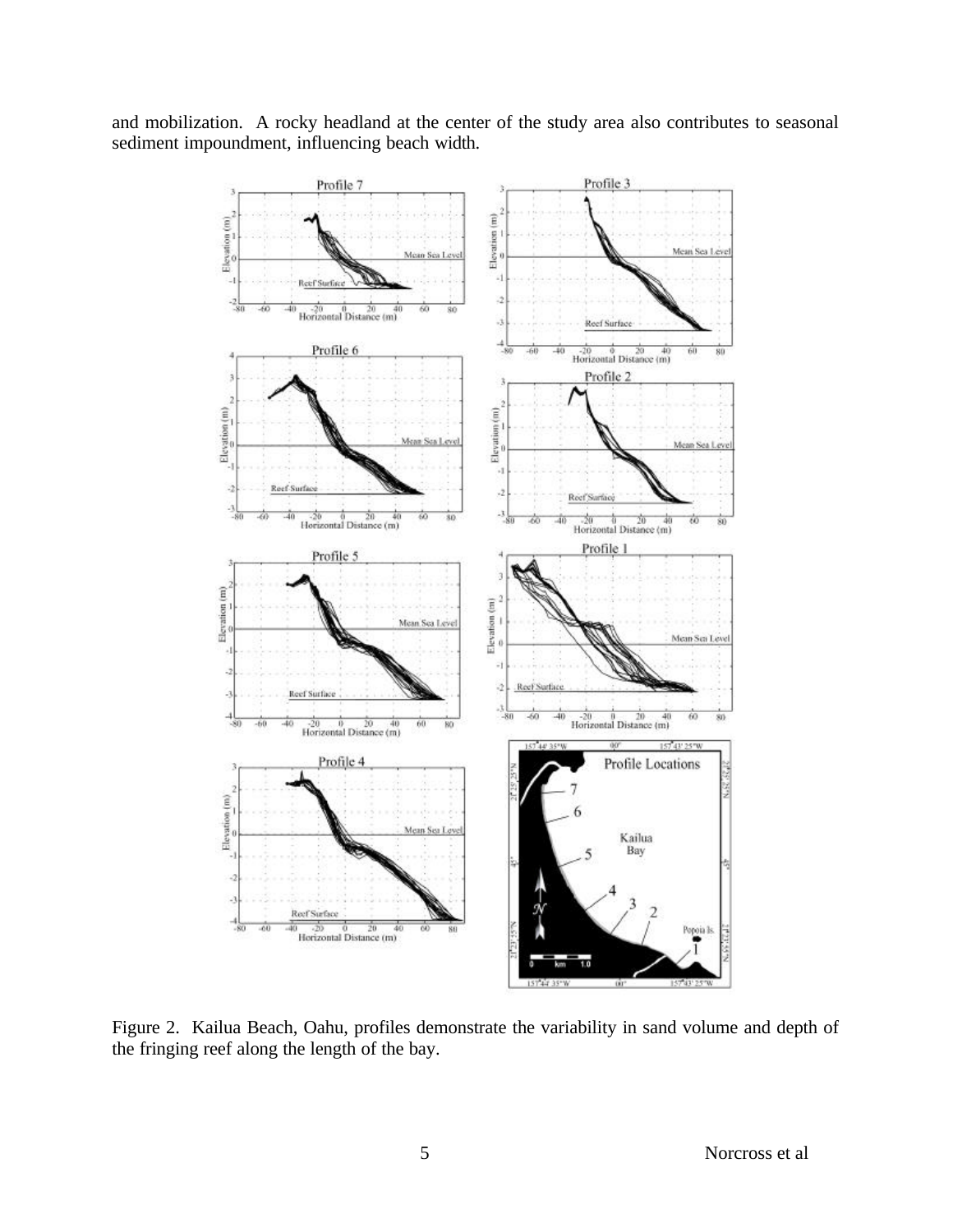Beach profiles were not an in-depth focus of the Kihei study, as seasonal changes were determined to be of a much smaller magnitude than decadal-scale changes. However, as the depth of the fringing reef surface is 1 to 2 m, it could be conjectured that at Kihei as well, the presence of the fringing reef plays an important role in the lateral extent and volume of the beach profile. At this location, it is found that shoreline armoring has resulted in a 50 percent decrease in mean beach width, and is estimated to have resulted in a loss of  $4.2 \times 10^4$  m<sup>3</sup> of sediment to the active beach system between 1975 and 1997.

It was determined at Kailua, Kaanapali, and Waikiki, that beach profiles do not reach a depth of closure as defined by Hallermeier (1981), due to the presence of the fringing reef which truncates the beach profiles. However, where no reef is present, it was found that profile closure more closely approximated predicted depth of closure. Hence reef-fringed sites operate as perched beaches.

#### **Longshore Transport**

At Kailua Beach, Oahu, EOF analysis identified patterns of sediment transport that clearly demonstrate longshore dominance. Each of the beach profiles was shown to inflate and deflate in-phase over the entire length of the profile, while neighboring profile groups experienced opposing behavior (Figure 3). This alternation of volume increase and decrease alongshore is a strong indicator of longshore transport of discrete volumes (packages) of sand. There was little to no evidence of cross-shore transport based on the beach profiles. It was determined from the Photogrammetry that Kailua beach has gained  $670,000 \text{ m}^3$  of sand over the 70-year study period. Previous work by Noda (1989), however, showed that there is no input of sand to the Kailua system via longshore transport from a neighboring beach (Lanikai), which is separated from Kailua by a rocky headland. A possible avenue for sand input to Kailua beach may be via transport from the mouth an offshore sand-filled channel bisecting the fringing reef.

Due to the presence of extensive shoreline hardening and groins at Waikiki, Oahu, there is a considerable amount of interruption to natural sediment transport patterns. Seven small, artificial cells have been created. Nevertheless, consistent patterns of alternating and opposing seasonal inflation and deflation amongst neighboring profiles, similar to the patterns seen at Kailua, were identified, and are again indicative of longshore-dominated sediment transport (Figure 4). However, long-term accretion in cell #1 and long-term erosion at cells # 5 and #6, as determined from historical photogrammetry, are attributed to cross-shore transport occurring at the location of a sand-filled paleostream channel (or absence of fringing reef) in each of these cells.

Beach profiles at Kaanapali, Maui, exhibit little to no cross-shore sediment transport while displaying considerable seasonal changes in volume, in a manner similar to that of the Kailua and Waikiki beach profiles. Again, alternating patterns of seasonal inflation and deflation are observed alongshore (Figure 5), with neighboring profiles exchanging sediment over the entire lengths of the profiles. The overall trend in beach volume, based on the beach profiles, indicates net northward transport in the summer, net southward transport in the winter, and a net annual transport to the north. The three numerical models used to predict sediment transport all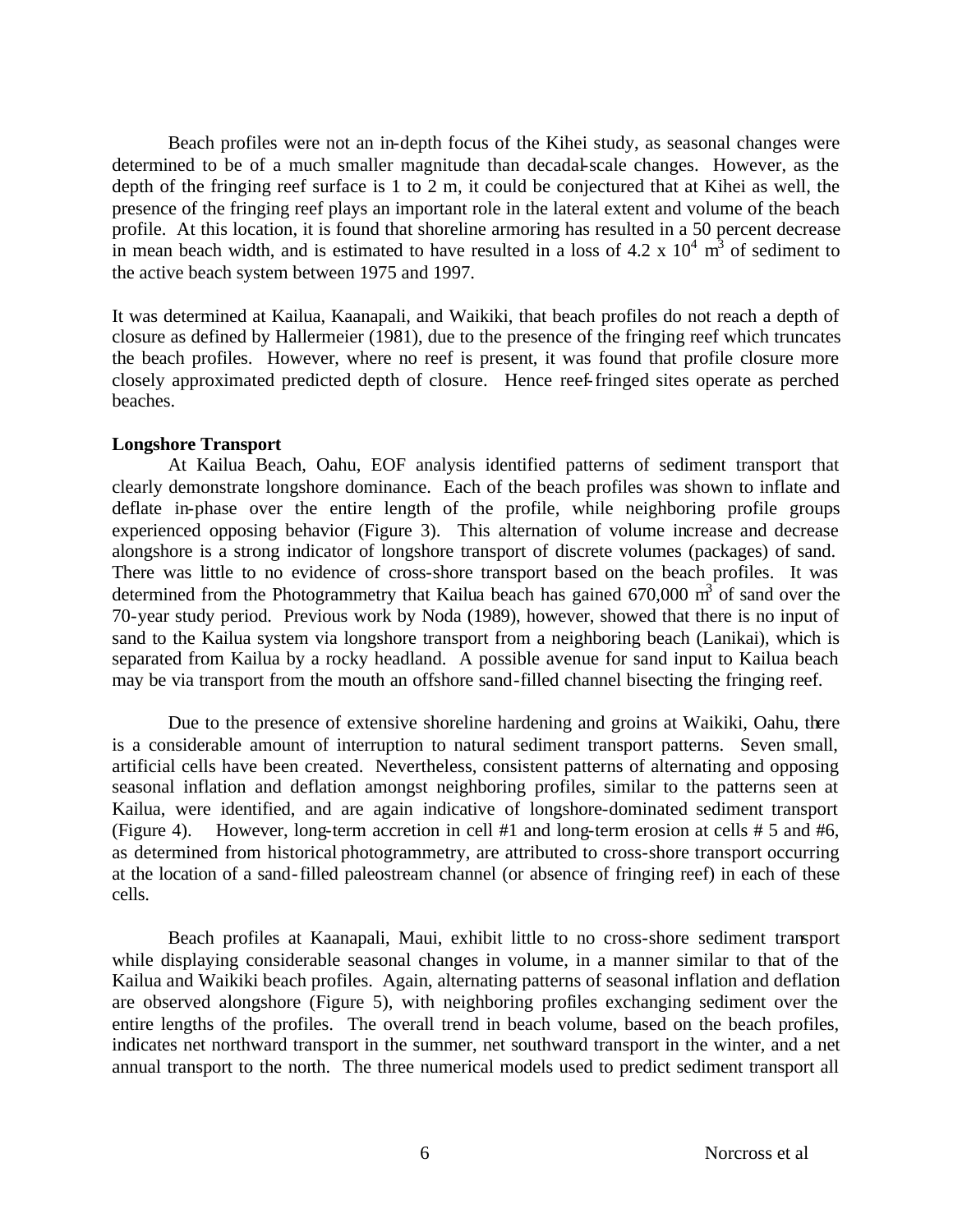agree with this result; however there is great discrepancy in terms of the actual volumes of sediment transport calculated by each model (Table 1). CERC (1984), CERC 1991 (GENESIS),



Figure 3. Spatial components of the EOF analyses of beach profiles at Kailua, Oahu, reveal inflation and deflation occurring in-phase over the entire profile, with seasonal alternations in volume increase/decrease evident in the Temporal components. Note the different time scales, as profiles 2, 3, and 7 were only surveyed during the final year of data collection.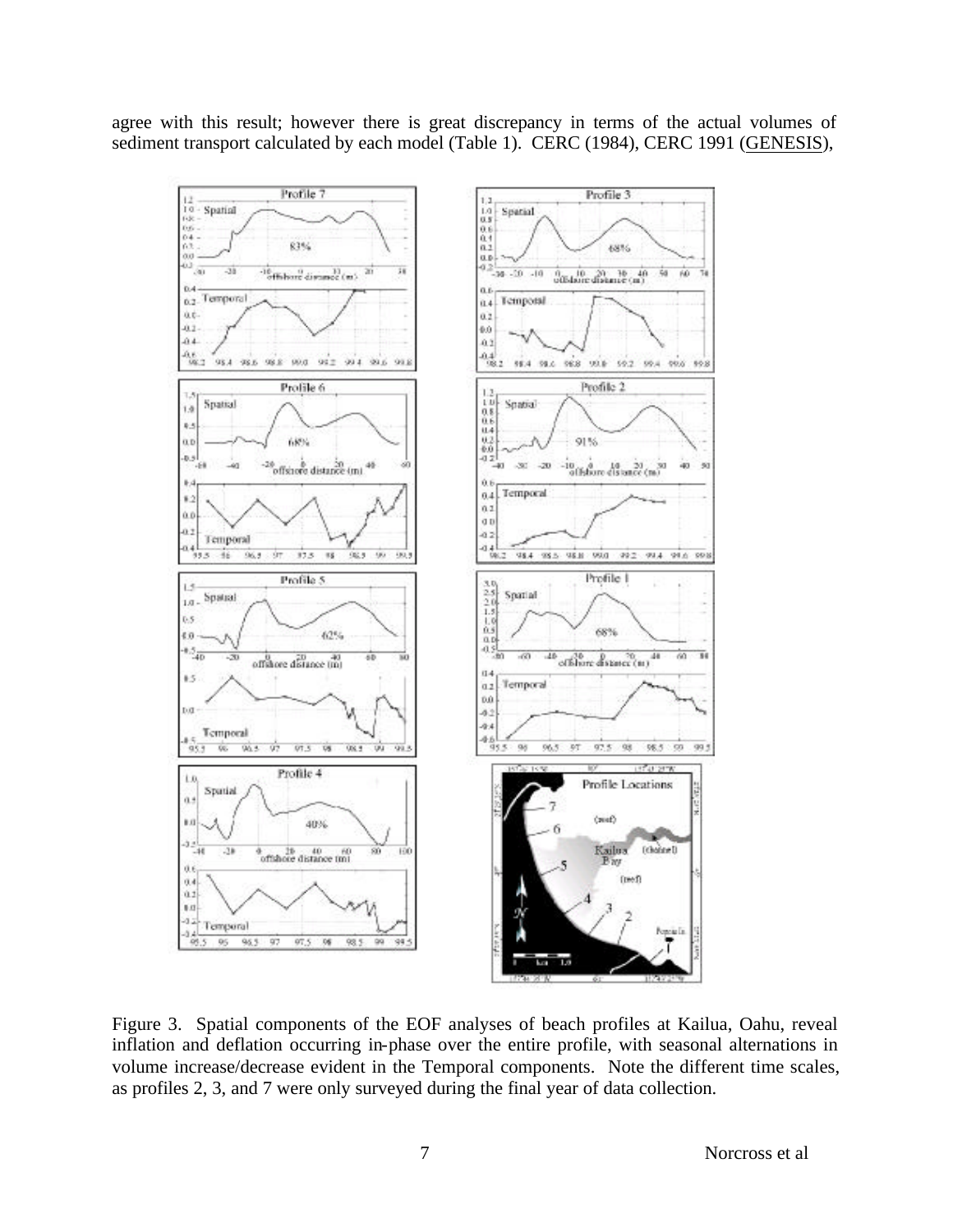

Figure 4. Beach profile volume changes at Waikiki, Oahu, relative to the mean, for 22 profiles in 7 littoral cells (Miller, 2002). Note the opposing inflation/deflation occurring at neighboring profiles in a given cell.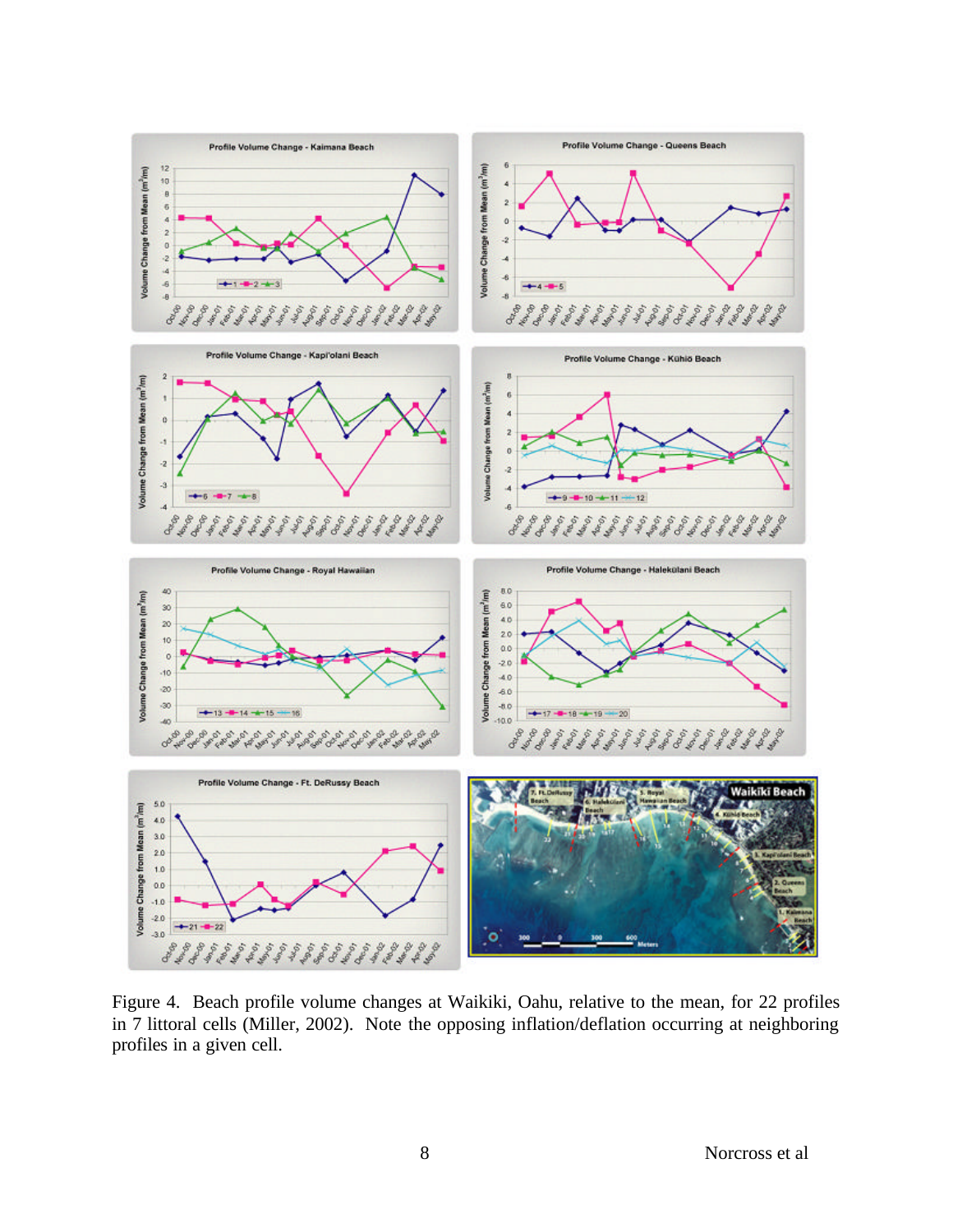

Figure 5. Beach profile trends at Kaanapali, Maui, with alternating patterns of erosion and accretion demonstrated on the photomosaic by solid versus dashed lines. Volume plots to the right reveal the cyclic nature of the profiles as seen by the best fit trend line (Eversole, 2002).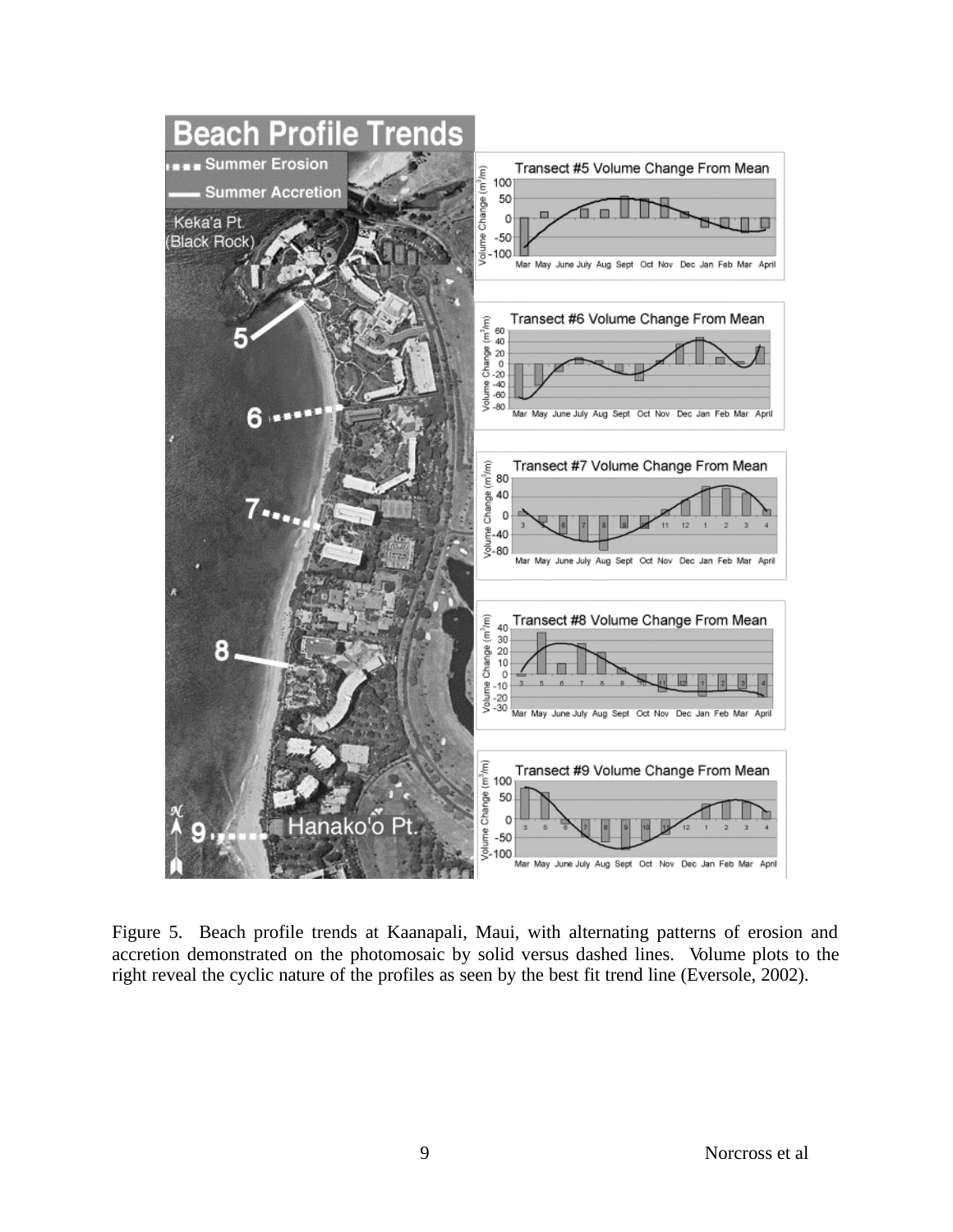| (Negative indicates northward transport) |                                          |                             |               |
|------------------------------------------|------------------------------------------|-----------------------------|---------------|
| <b>Observed Profiles</b>                 | <b>Volume Change</b>                     | Transport Volume $(m^3/yr)$ |               |
| Kaanapali                                | <b>Cumulative Gross Summer Transport</b> | $-29,379$                   |               |
| Cumulative Volume                        | <b>Cumulative Gross Winter Transport</b> | 22,358                      |               |
| Change at Profile 7                      | Net Annual TLST                          | $-7,021$                    |               |
|                                          | Annual Mean Total Beach Volume           | 432,731                     |               |
| Modeled TLST                             | CERC, 1991 Genesis Model                 | Transport $(m^3/yr)$        | % of Observed |
| Predicted                                | <b>Cumulative Gross Summer Transport</b> | $-22,955$                   | 78%           |
| <b>Cumulative Volume</b>                 | <b>Cumulative Gross Winter Transport</b> | 17,558                      | 79%           |
| Change at Profile 7                      | Net Annual TLST                          | $-5,397$                    | 77%           |
|                                          | CERC, 1984 Model                         |                             |               |
|                                          | <b>Gross Summer Transport</b>            | $-446,651$                  | 1520%         |
|                                          | <b>Gross Winter Transport</b>            | 189,288                     | 847%          |
|                                          | <b>Net Annual TLST</b>                   | $-257,363$                  | 3665%         |
|                                          | Kamphius, 1991 Model                     |                             |               |
|                                          | <b>Gross Summer Transport</b>            | $-895,022$                  | 3046%         |
|                                          | <b>Gross Winter Transport</b>            | 427,210                     | 1911%         |
|                                          | <b>Net Annual TLST</b>                   | $-467,813$                  | 6663%         |

Table 1. Observed Volume Change and Predicted LST Rates.The CERC (1991) model best fits the net observed LST at profile 7 with 77% of the observed net annual transport (Eversole, 2002).

and KAMPHIUS (1991) predict net annual transport rates at  $3 \times 10^3$  percent, 77 percent and 6 x 10<sup>3</sup> percent of the observed transport rates respectively. The large differences in these results are attributed to each model's ability to accurately assess wave energy. Further, the ability of all models to accurately predict sediment transport is believed to be affected by the presence of the fringing reef. The relative predictive success of the Genesis model is attributed to its ability to account for short-term changes in near-shore parameters.

At Kihei, Maui, it was found that while seasonal patterns of sediment transport are observed, they are relatively insignificant in comparison with long-term trends. Statistically significant correlations are found between rainfall records (related to Kona Storm activity), the PDO cycle, documented Kona storm activity, and net longshore sediment transport in Kihei (Figure 6). Seasonal observations of sediment transport consist of localized updrift accretion and downdrift erosion resulting from variations in longshore sediment transport, rather than beachwide erosion or accretion resulting from cross-shore transport. Of much larger magnitude, however, is longshore transport driven by Kona storm activity. Photogrammetry, geomorphic evidence, and anecdotal reports suggest that these short-duration events have transported high volumes of sediment northward along the Kihei coast (Rooney and Fletcher, 2000). While over the last century, periods of years to decades of minimal Kona storm activity have occurred during positive PDO phases, the corresponding southward transport of sediment due to regular tradewind-generated swells has been exceeded by northward transport of sediment resulting from strong Kona storm activity during negative PDO phases.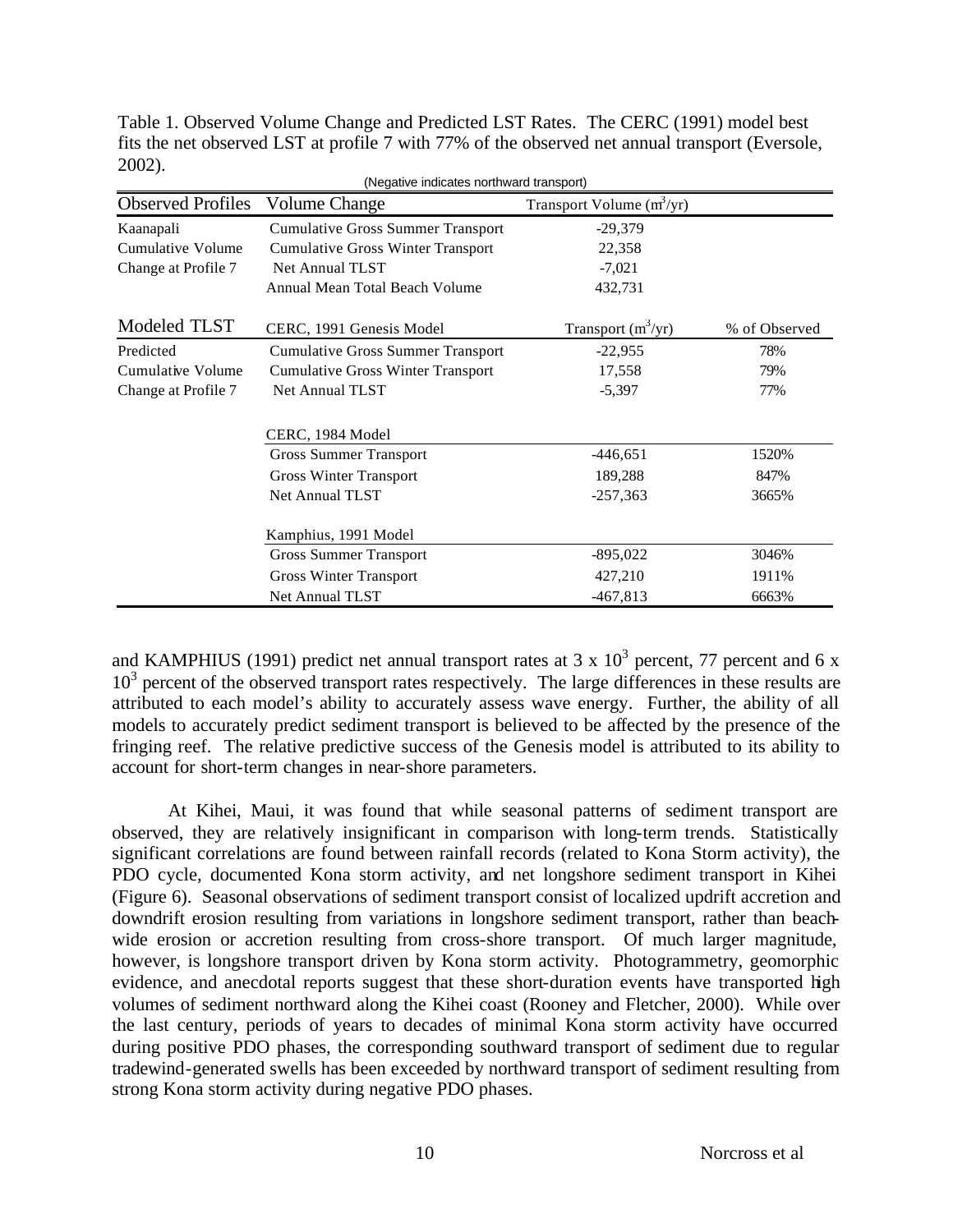

Figure 6. Relationship between rainfall records, PDO cycles, Kona storm activity, and net longshore transport at Kihei, Maui (Rooney, 2002).

#### **DISCUSSION**

While longshore transport quite clearly dominates sediment dynamics at all 4 study locations, the spatial and temporal patterns of variability have unique components at each site. At Kailua, Oahu, sediment meanders alongshore in a rhythmic, seasonal pattern involving at least 4 cells. Waikiki, Oahu, experiences general erosion under shorter period winter wave conditions, but recovers in the summer under longer-period southern swell conditions. Waikiki shows some evidence of cross-shore sand transport at 3 locations where sand-filled channels through the fringing reef exist, yet longshore transport is clearly dominant at most locations. Seven beach cells defined primarily by man-made structures such as groins display evidence of alongshore alternating inflation and deflation patterns along the lines of those observed at Kailua.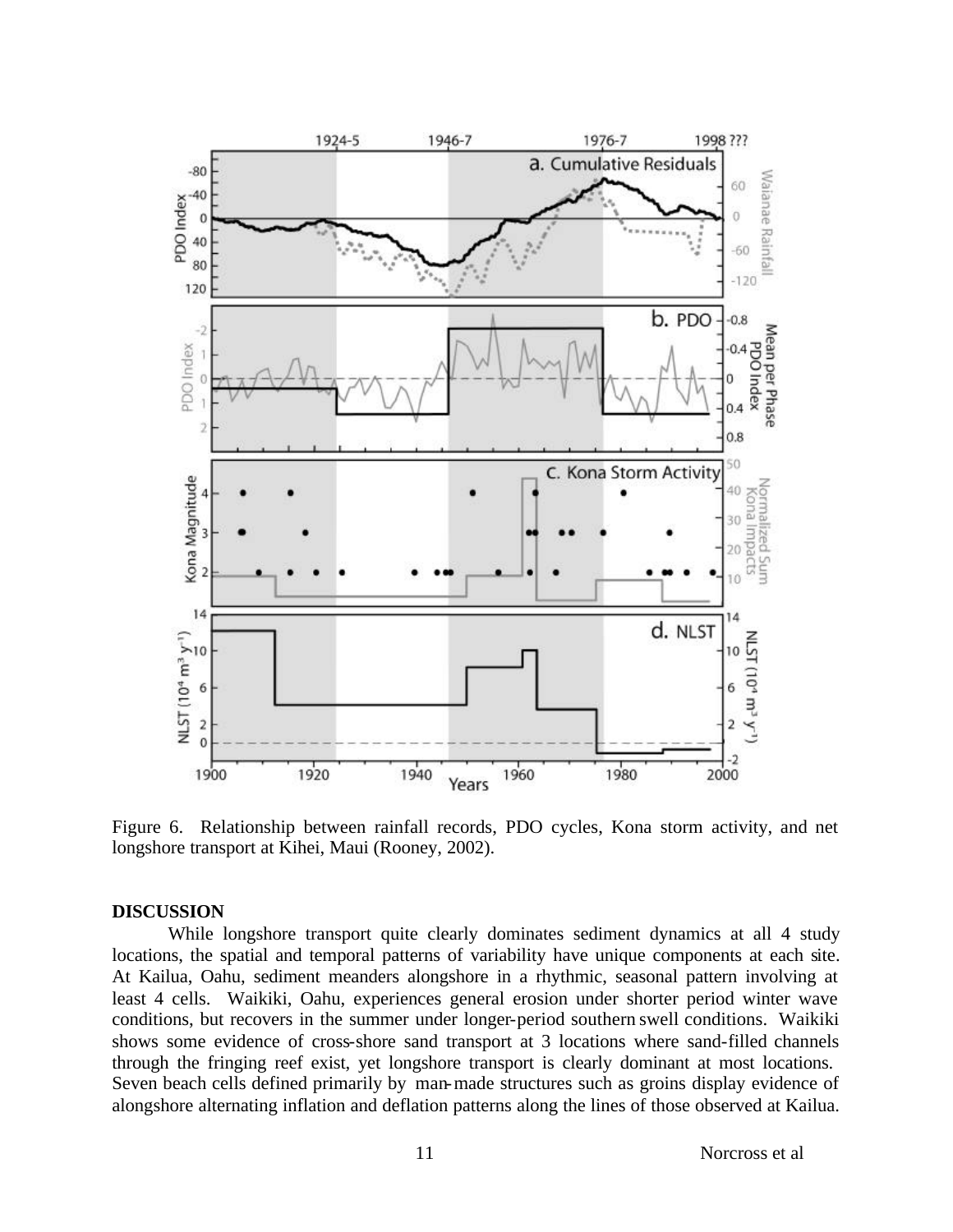Similarly, at Kaanapali, Maui, transport patterns are seasonal with alternating patterns of volume change along the beach. However, while Waikiki experiences winter erosion and summer accretion, Kaanapali follows a trend of winter accretion and summer erosion, with this difference attributable to the dissimilar exposures of the two locations to wind and wave energy.

At Kailua, the meandering pattern does not appear to react strongly to individual highenergy wave events, whereas sand transport at Kaanapali is event-responsive. Similarly, at Kihei, Maui, longshore transport direction and magnitude is primarily influenced by high-energy events, namely Kona storms. However, the temporal scale for the reversals in sediment transport direction at Kihei differs with that of Kaanapali since the events affecting Kaanapali tend to be seasonal (such as typical winter and summer swells), while sediment transport at Kihei reverses direction over decadal intervals corresponding significantly with the PDO.

The findings of longshore-dominated sediment transport, both seasonally as well as in response to storm events, are significant in that this type of response differs from previouslydocumented cross-shore transport in response to wave events generally associated with seasonal variations. The conceptual fair-weather/storm model of Lee et al. (1995) describes beachnearshore profile evolution in response to wave activity, and suggests that during high wave or storm events, sand is transferred from the nearshore to the offshore where it is deposited as a sand bar. Then during periods of calmer weather, gentler wave energy gradually shifts the offshore deposit back toward land, rebuilding the beach. Lee et al. (1995) and Lee et al. (1998) examined 10 ½ years of bi-weekly profile data from Duck, North Carolina during 4 major groups of storms, and observed cycles of cross-shore exchange. At all 4 sites in our study, we observed predominantly longshore transport in response to storm events, with the direction of longshore transport reversing during periods of calm weather.

A possible explanation for the longshore transport we observe could be that water from waves breaking over the reefs builds up landward of the reefs, then travels alongshore along the inside of the reefs, before moving back out to sea through a channel. A study of littoral sedimentary processes on the island of Kauai, Hawaii, by Inman et al. (1963), determined that pairs of fringing reefs bisected by sand-filled channels constitute distinct cells for the circulation of water and distribution of sediments. They observed waves shoaling over reefs, and nearshore currents converging on and subsequently returning to sea through sand-filled channels. According to this study, the longshore currents result primarily from the mass transport of water breaking over the reefs, and have been known to directionally oppose brisk winds.

# **CONCLUSION**

Based on evidence obtained from 4 meteorologically and oceanographically distinct beaches, sediment transport in the Hawaiian Islands may be characterized as mainly longshoredominated, even in response to storm conditions. This differs considerably from fairweather/storm-type models which have been used to describe cross-shore sediment exchange seasonally as well as in response to storm or high surf events. The reason for this difference could be related to the presence of fringing reefs which may alter nearshore current patterns leading to longshore sediment transport.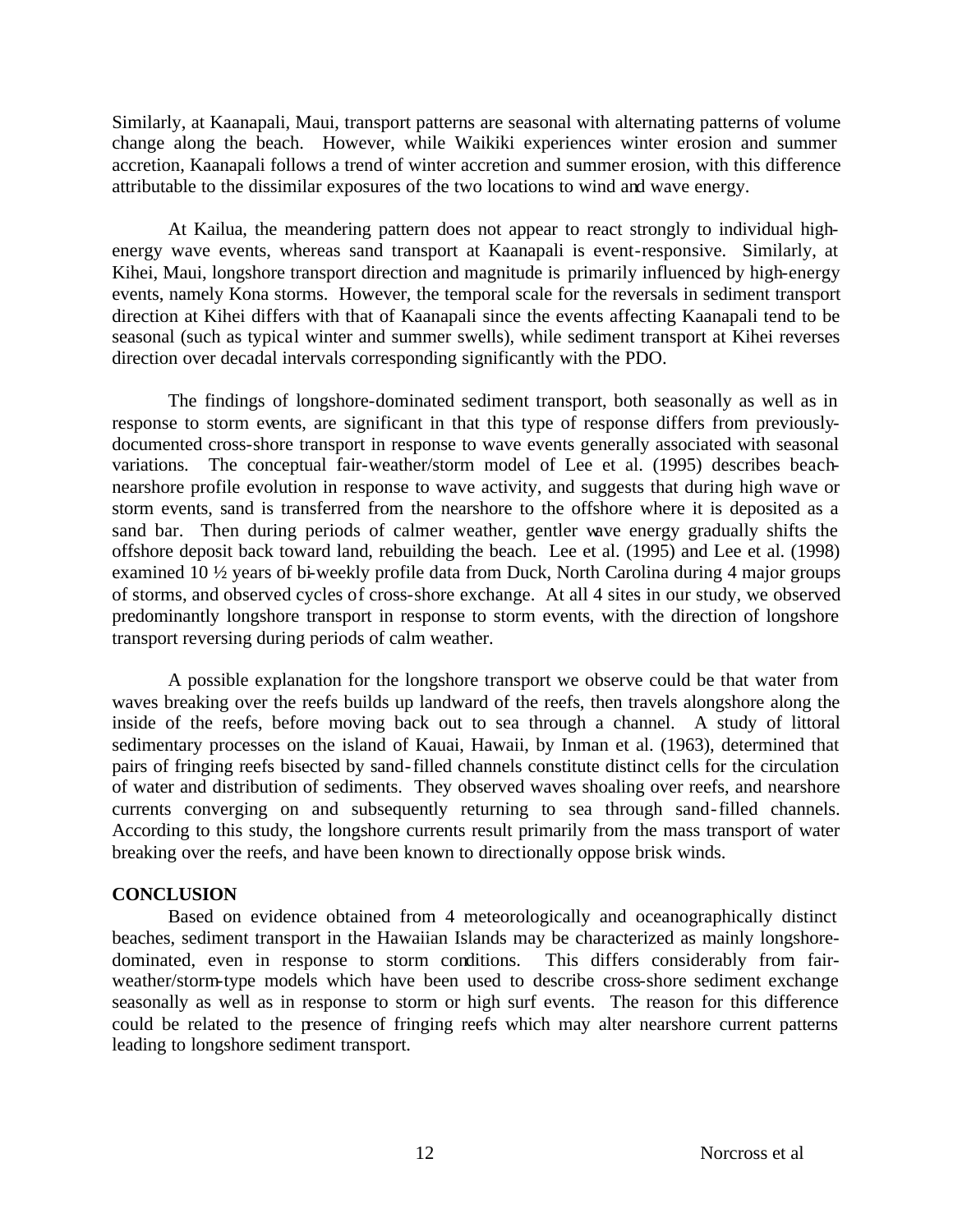#### **REFERENCES**

Aubrey, D.G., 1979. Seasonal patterns of onshore/offshore sediment movement. *Journal of Geophysical Research*, 84, 6347-6354.

CERC, 1984. *Shore Protection Manual*. U.S. Army Corps of Engineers, Coastal Engineering Research Center. U.S. Government Printing Office, Washington, D.C.

CERC, 1991. Genesis: Generalized Model for Simulating Shoreline Change. *Technical Report CERC-89-19*. U.S. Army Corps of Engineers, Coastal Engineering Research Center. U.S. Government Printing Office, Washington, D.C.

Coyne, M.A., Fletcher, C.H., Richmond, B.M., 1999. Mapping erosion hazard areas in Hawaii: Observations and eroors. *Journal of Coastal Research*, Special Issue 28, 171-184

Dick, J.E., and Dalrymple, R.A., 1984. Coastal changes at Bethany Beach, Delaware. *Proceedings of the 19th International Conference on Coastal Engineering*, American Society of Civil Engineers, New York, pp. 1650-1667.

Eversole, D., 2002. Longshore sediment transport rates on a reef-fronted beach: Field data and empirical models, Kaanapali Beach, Hawaii. Unpublished Masters Thesis, Univeristy of Hawaii, Honolulu, HI.

Gerritsen, F., 1978. Beach and surf parameters in Hawaii. *Sea Grant Technical Report*.

Hallermeier, R.J., 1981. A profile zonation for seasonal sand beaches from wave climate. *Coastal Engineering*. 4, 598-603

Harney, J.H., 2000. Carbonate sedimentology of a windward shoreface: Kailua Bay, Oahu, Hawaiian Islands. Unpublished Ph. D. Dissertation, University of Hawaii, Honolulu, HI, 232 pp.

Inman, D.L., Gayman, W.R., Cox, D.C., 1963. Littoral sedimentary processes on Kauai, a subtropical high island. *Pacific Science*, 17, 2, 106-130.

Kamphius, J.W., 1991. Alongshore Sediment Transport Rate. *Journal of Waterway, Port, Coastal and Ocean Engineering*, ASCE, 117 (6), 624-641.

Komar, P.D., Gaughan, M.K., 1972. Airy wave theory and breaker height prediction. *Proceedings of the 13th Annual Coastal Engineering Conference*, American Society of Civil Engineers, pp. 405-418.

Lee, G., Nicholls, R.J., Birkemeier, W.A., Leatherman, S.P., 1995. A conceptual fair-weatherstorm model of beach nearshore profile evolution at Duck, North Carolina, U.S.A.. *Coastal Research*, 11, 1157-1166.

Lee, G., Nicholls, R.J., Birkemeier, W.A., 1998. Storm-driven variability of the beach-nearshore profile evolution at Duck, North Carolina, USA, 1981-1991. *Marine Geology*, 148, 163-177.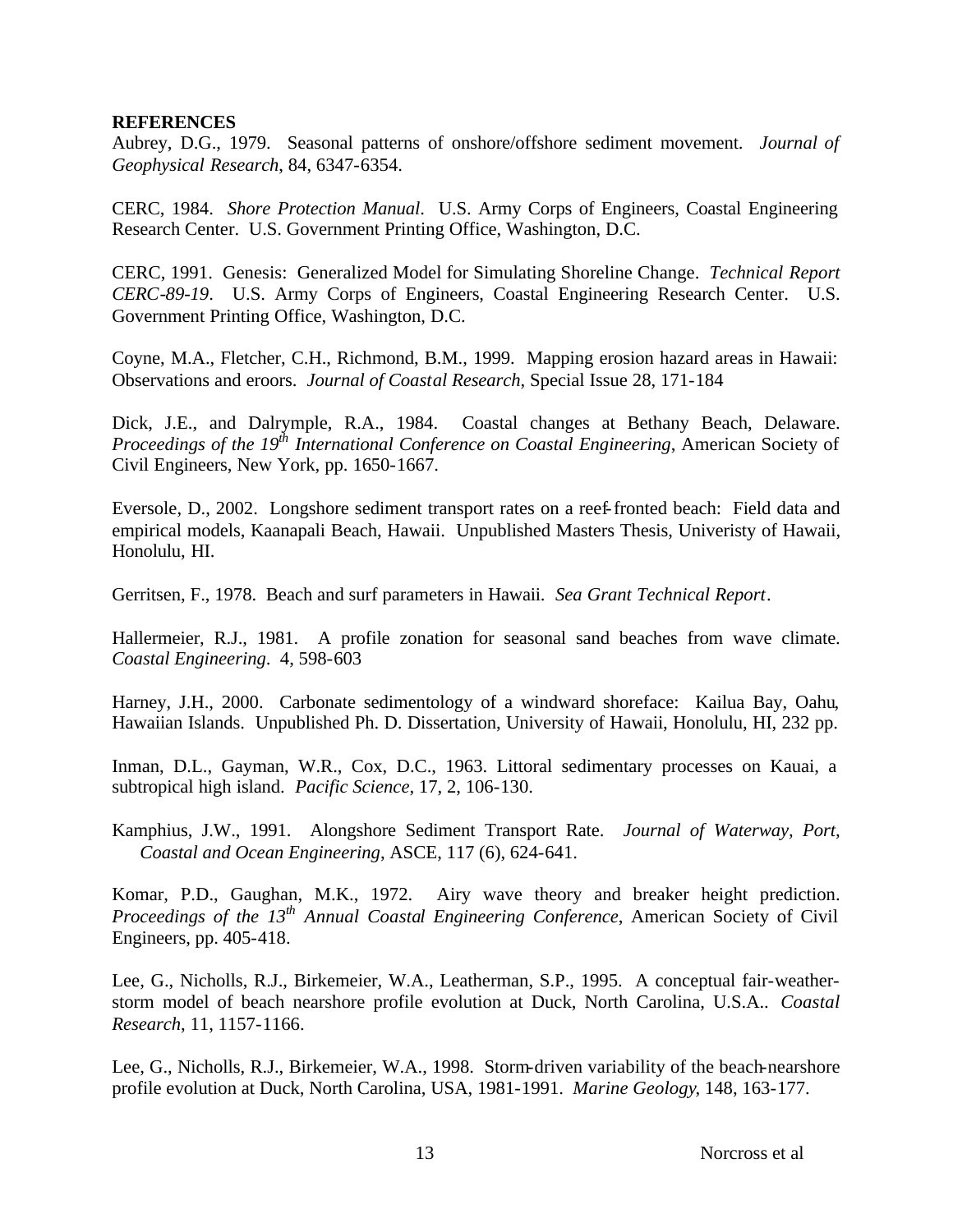Losada, M.A., Medina, R., Vidal, C., and Roldan, A., 1991. Historical evolution and morphological analysis of 'el puntal' Spit, Santander (Spain). *Journal of Coastal Research*, 7, 711-722.

Mantua, N.J., Hare, S.R., Zhang, Y., Wallace, J.M., Francis, R.C., 1997. A pacific interdecadal climate oscillation with impacts on salmon production. *Bulletin of the American Meteorological Society,* 78, 1069-1079, 1997.

Miller, T., 2002. Waikiki: Historical analysis of an engineered shoreline. Unpublished Masters thesis, University of Hawaii, Honolulu, HI.

Noda, E.K. and Associates, Inc., 1989. Hawaii shoreline erosion management study, overview and case studies – Makaha, Oahu; Kailua-Lanikai, Oahu; Kukuiula-Poipu, Kauai; *Report for the Hawaii Coastal Zone Management Program*.

Rooney, J.J.R., 2002. Shoreline change and Pacific climatic oscillations in Kihei, Maui, Hawaii. Unpublished Ph. D. Dissertation, University of Hawaii, Honolulu, HI.

Rooney, J.J.R., and Fletcher, C.H., 2000. A high-resolution, digital, aerial-photogrammetric analysis of historical shoreline change and net sediment transport along the Kihei coast lf Maui, Hawaii. *Proceedings of the 13th Annual National Conference on Beach Preservation Technology*, February 2-4, Melbourne, FL.

Shaw, S.L., 1981. *A history of tropical cyclones in the Central North Pacific and Hawaiian Islands 1832-1979*. National Oceanic and Atmospheric Administration, National Weather Service, Silver Spring, Maryland, 121 pp.

U.S. Army Corps of Engineers, 1967. *Detailed Project Report, Shore Protection, Kihei Beach, Maui, Hawaii*, 67pp.

U.S. Department of Agriculture, 1905-1948. *Hawaiian section of the climate and crop service of the weather bureau, monthly reports*. Honolulu, Hawaii.

Winant, C.D., Inman, D.L., and Nordstrom, C.E., 1975. Description of seasonal beach changes using empirical eigenfunctions. *Journal of Geophysical Research*, 80, 1979-1986.

Zhang, Y., Wallace, J.M., Battisti, D.S., 1997. ENSO-like interdecadal variability: 1900-93. *Journal of Climate*, 10 (5), 1004-1020.